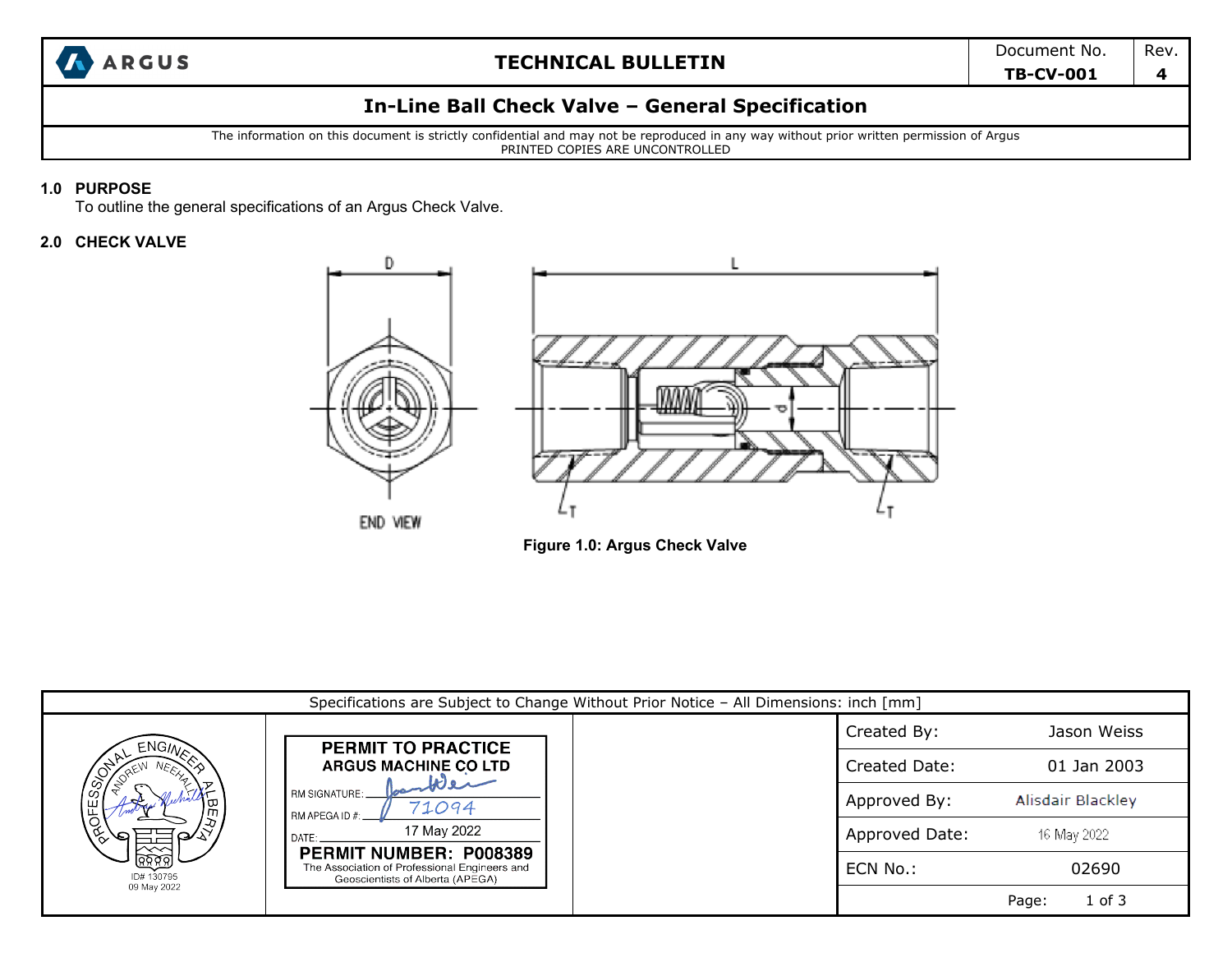

## **In-Line Ball Check Valve – General Specification**

The information on this document is strictly confidential and may not be reproduced in any way without prior written permission of Argus PRINTED COPIES ARE UNCONTROLLED

|             | <b>ARGUS</b><br><b>MODEL No.</b> | <b>ASSEMBLY</b><br>DWG. No. | <b>'T'</b><br><b>END</b><br>(psi)<br><b>CONNECTION</b> | <b>MAWP</b> | <b>DIMENSIONS</b> |              |                 |                 |                          |                  |
|-------------|----------------------------------|-----------------------------|--------------------------------------------------------|-------------|-------------------|--------------|-----------------|-----------------|--------------------------|------------------|
| NOM.        |                                  |                             |                                                        |             | 'D' O.D.          |              | 'n.<br>'d' I.D. |                 | <b>MATERIAL</b>          | <b>WEIGHT</b>    |
| <b>SIZE</b> |                                  |                             |                                                        |             | <b>HEXAGON</b>    | <b>ROUND</b> | <b>ORIFICE</b>  | O/A LG.         | <b>GRADE</b>             | (Ibs)            |
|             | FFBDL-025                        | CVA-025-000                 | $1/4$ " FNPT                                           | 3000        | 1"                | -------      | 1/4"            | 31/8"           | AISI 1018/8620 Steel     | 0.3              |
|             | FFBFL-025                        | CVE-025-000                 | 1/4" FNPT                                              | 6000        | 11/8"             | --------     | 1/4"            | 35/8"           | AISI 1018/8620 Steel     | 1.0              |
| 1/4"        | FFBEL-025                        | CVB-025-000                 | 1/4" FNPT                                              | 10,000      | 13/8"             | -------      | 1/4"            | 37/8"           | AISI 1018/8620 Steel     | 1.6              |
|             | FFBDS-025                        | CVC-025-000                 | 1/4" FNPT                                              | 3000        | $\overline{1}$    | -------      | 1/4"            | $3 \frac{1}{8}$ | AISI 316 Stainless Steel | $\overline{0.3}$ |
|             | FFBFS-025                        | CVF-025-000                 | <b>1/4" FNPT</b>                                       | 6000        | 11/8"             | -------      | 1/4"            | 35/8"           | AISI 316 Stainless Steel | 1.0              |
|             | FFBES-025                        | CVD-025-000                 | <b>1/4" FNPT</b>                                       | 10,000      | 13/8"             | --------     | 1/4"            | 3 7/8"          | AISI 316 Stainless Steel | 1.6              |
|             | FFBDL-037                        | CVA-037-000                 | <b>3/8" FNPT</b>                                       | 3000        | 11/8"             | -------      | 3/8"            | 4 1/2"          | AISI 1018/8620 Steel     | $\overline{0.3}$ |
|             | FFBFL-037                        | CVE-037-000                 | <b>3/8" FNPT</b>                                       | 6000        | 13/8"             | -------      | 3/8"            | 4 7/8"          | AISI 1018/8620 Steel     | 1.9              |
|             | FFBEL-037                        | CVB-037-000                 | 3/8" FNPT                                              | 10,000      | 13/4"             | -------      | 3/8"            | 5 1/8"          | AISI 1018/8620 Steel     | 3.4              |
| 3/8"        | FFBDS-037                        | CVC-037-000                 | 3/8" FNPT                                              | 3000        | 11/8"             | --------     | 3/8"            | 4 1/2"          | AISI 316 Stainless Steel | 1.1              |
|             | FFBFS-037                        | CVF-037-000                 | <b>3/8" FNPT</b>                                       | 6000        | 13/8"             | -------      | 3/8"            | 4 7/8"          | AISI 316 Stainless Steel | 2.0              |
|             | FFBES-037                        | CVD-037-000                 | <b>3/8" FNPT</b>                                       | 10.000      | 13/4"             | -------      | 3/8"            | 5 1/8"          | AISI 316 Stainless Steel | $\overline{3.4}$ |
|             | FFBDL-050                        | CVA-050-000                 | <b>1/2" FNPT</b>                                       | 3000        | 11/4"             | -------      | 3/8"            | 4 1/2"          | AISI 1018/8620 Steel     | 1.3              |
|             | FFBFL-050                        | CVE-050-000                 | <b>1/2" FNPT</b>                                       | 6000        | 13/8"             | -------      | 3/8"            | 4 7/8"          | AISI 1018/8620 Steel     | 1.8              |
|             | FFBEL-050                        | CVB-050-000                 | <b>1/2" FNPT</b>                                       | 10,000      | 13/4"             | -------      | 3/8"            | 5 1/8"          | AISI 1018/8620 Steel     | $\overline{3.3}$ |
| 1/2"        | FFBDS-050                        | CVC-050-000                 | <b>1/2" FNPT</b>                                       | 3000        | 11/4"             | -------      | 3/8"            | 4 1/2"          | AISI 316 Stainless Steel | 1.3              |
|             | FFBFS-050                        | CVF-050-000                 | <b>1/2" FNPT</b>                                       | 6000        | 13/8"             | -------      | 3/8"            | 4 7/8"          | AISI 316 Stainless Steel | 1.9              |
|             | FFBES-050                        | CVD-050-000                 | <b>1/2" FNPT</b>                                       | 10.000      | 13/4"             | -------      | 3/8"            | 5 1/8"          | AISI 316 Stainless Steel | $\overline{3.3}$ |
|             | FFBDL-075                        | CVA-075-000                 | 3/4" FNPT                                              | 3000        | 11/2"             | -------      | 1/2"            | 5"              | AISI 1018/8620 Steel     | 2.0              |
|             | FFBFL-075                        | CVE-075-000                 | 3/4" FNPT                                              | 6000        | 13/4"             | --------     | $\frac{1}{2}$   | 5 1/4"          | AISI 1018/8620 Steel     | $\overline{3.1}$ |
| 3/4"        | FFBEL-075                        | CVB-075-000                 | 3/4" FNPT                                              | 10,000      | 21/2"             | -------      | $\frac{1}{2}$   | 5 3/4"          | AISI 1018/8620 Steel     | 7.9              |
|             | FFBDS-075                        | CVC-075-000                 | 3/4" FNPT                                              | 3000        | 11/2"             | -------      | $\frac{1}{2}$   | 5"              | AISI 316 Stainless Steel | 2.1              |
|             | FFBFS-075                        | CVF-075-000                 | 3/4" FNPT                                              | 6000        | 13/4"             | -------      | 1/2"            | 5 1/4"          | AISI 316 Stainless Steel | 3.2              |
|             | FFBES-075                        | CVD-075-000                 | 3/4" FNPT                                              | 10.000      | 21/2"             | --------     | 1/2"            | 53/4"           | AISI 316 Stainless Steel | 7.9              |
|             | FFBDL-100                        | CVA-100-000                 | 1" FNPT                                                | 3000        | 17/8"             | -------      | 5/8"            | 5 3/4"          | AISI 1018/8620 Steel     | $\overline{3.6}$ |
|             | FFBFL-100                        | CVE-100-000                 | 1" FNPT                                                | 6000        | $\overline{2}$ "  | -------      | 5/8"            | 6 1/8"          | AISI 1018/8620 Steel     | 4.5              |
| 1"          | FFBEL-100                        | CVB-100-000                 | 1" FNPT                                                | 10,000      | $3 \frac{1}{4}$   | -------      | 5/8"            | 67/8"           | AISI 1018/8620 Steel     | 16.0             |
|             | FFBDS-100                        | CVC-100-000                 | 1" FNPT                                                | 3000        | 17/8"             | -------      | 5/8"            | 5 3/4"          | AISI 316 Stainless Steel | $\overline{3.7}$ |
|             | FFBFS-100                        | CVF-100-000                 | 1" FNPT                                                | 6000        | $\overline{2}$    | -------      | 5/8"            | 61/8"           | AISI 316 Stainless Steel | 4.7              |
|             | FFBES-100                        | CVD-100-000                 | 1" FNPT                                                | 10,000      | -------           | 31/4"        | 5/8"            | 6 7/8"          | AISI 316 Stainless Steel | 14.5             |
|             | FFBDL-125                        | CVA-125-000                 | 1 1/4" FNPT                                            | 3000        | 21/2"             | -------      | 1"              | 8"              | AISI 1018/8620 Steel     | 8.6              |
| 11/4"       | FFBFL-125                        | CVE-125-000                 | 1 1/4" FNPT                                            | 6000        | 2 3/4"            | -------      | 1"              | 81/8"           | AISI 1018/8620 Steel     | 11.3             |
|             | FFBEL-125                        | CVB-125-000                 | 1 1/4" FNPT                                            | 10,000      | -------           | 33/8"        | 1"              | $8 \sqrt{1/2}$  | AISI 1018/8620 Steel     | 17.7             |
|             | FFBDS-125                        | CVC-125-000                 | 1 1/4" FNPT                                            | 3000        | 21/2"             | -------      | 1"              | 8"              | AISI 316 Stainless Steel | 8.9              |
|             | FFBFS-125                        | CVF-125-000                 | 1 1/4" FNPT                                            | 6000        | 2 3/4"            | -------      | 1"              | 81/8"           | AISI 316 Stainless Steel | 11.5             |
|             | FFBES-125                        | CVD-125-000                 | 1 1/4" FNPT                                            | 10.000      | -------           | 31/2"        | 1"              | 81/2"           | AISI 316 Stainless Steel | 19.3             |

#### **Table 1.0: General Specification**

Page: 2 of 3